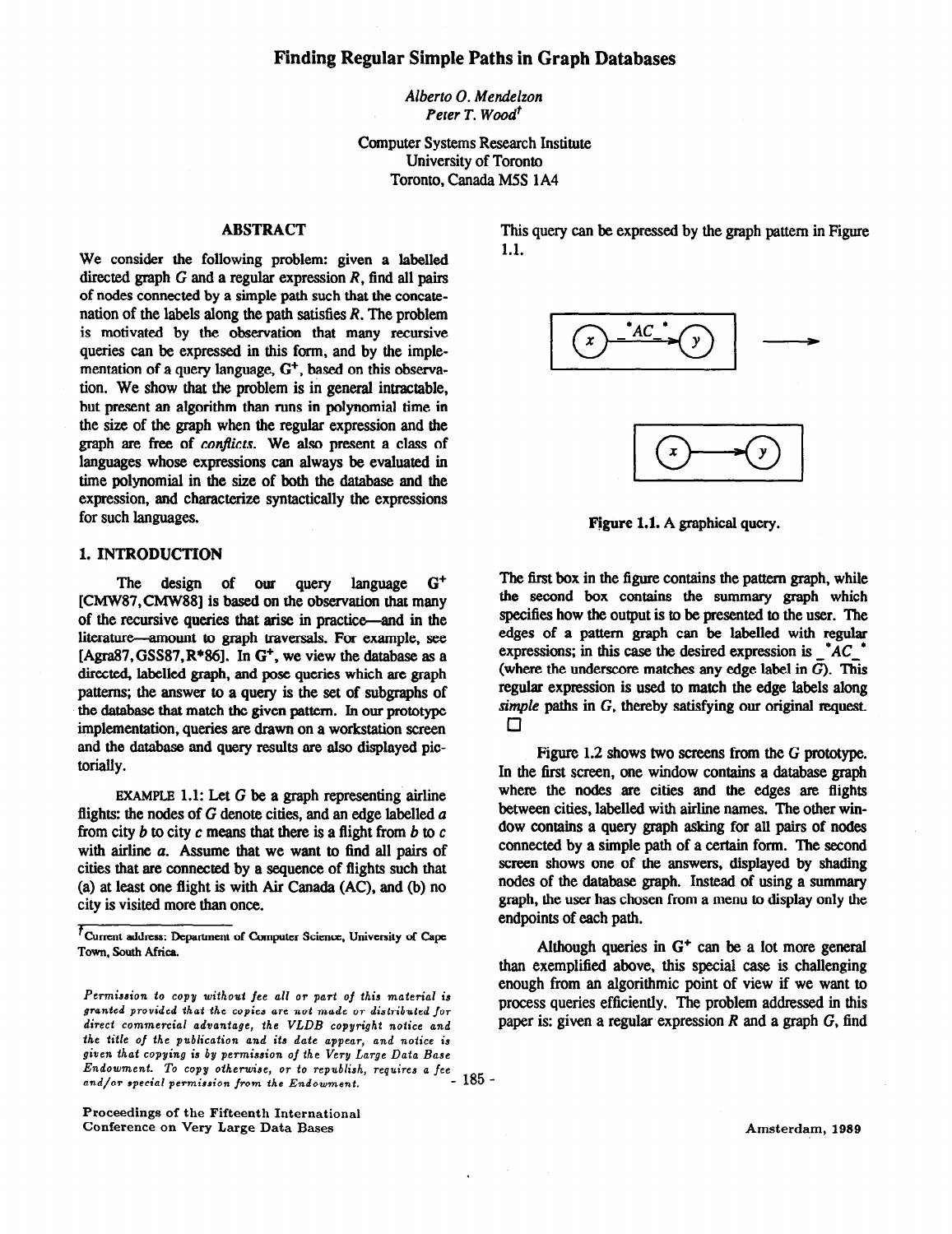



Figure 1.2. The G+ user interface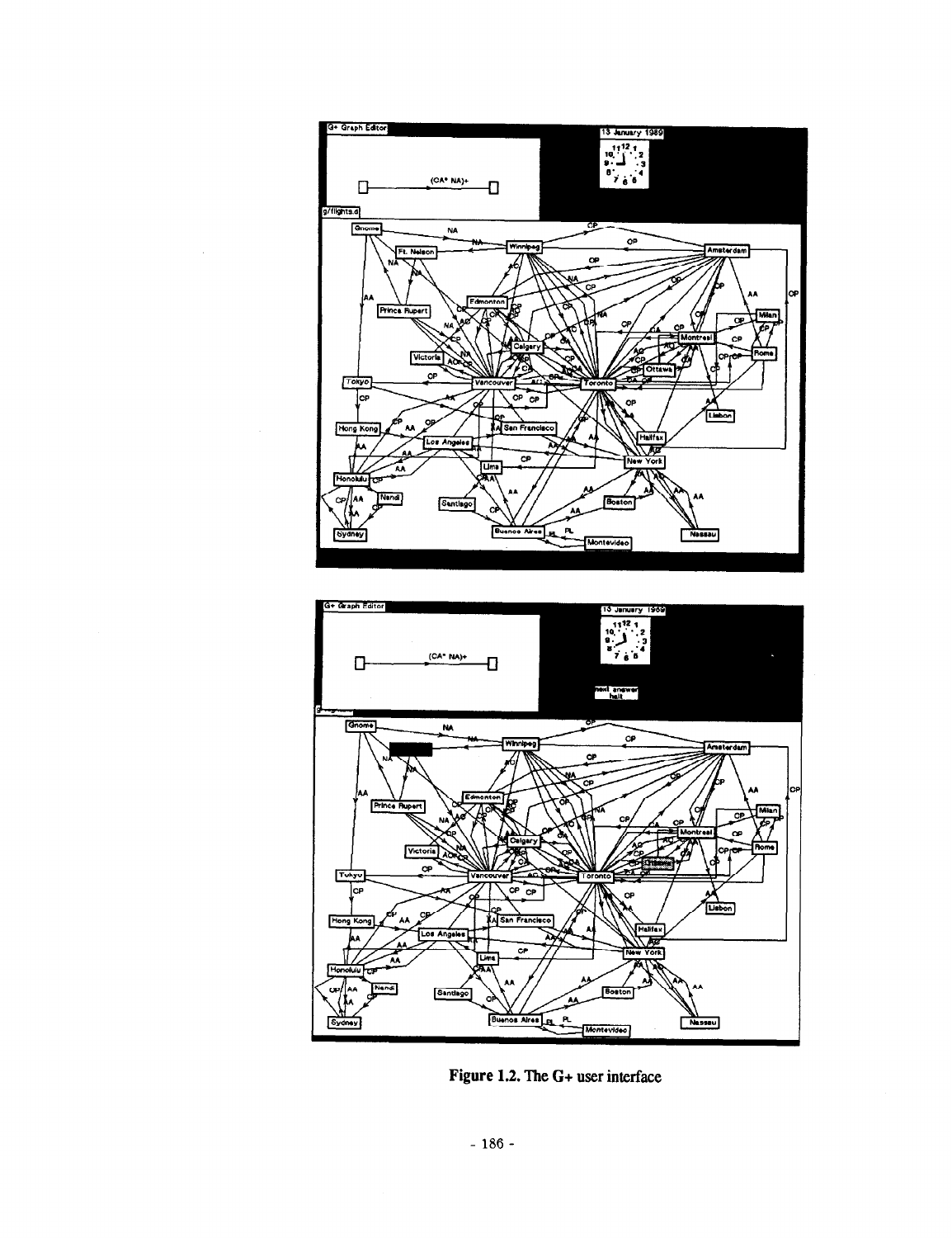all pairs of nodes in  $G$  which are connected by a simple path  $p$ , where the concatenation of edge labels comprising  $p$  is in the language denoted by  $R$ .

When trying to find an efficient solution for this problem to incorporate in our implementation of  $G^+$ , we were somewhat surprised to discover that the query of Example 1.1 is in fact NP-complete. Using results in [FHw8O,LaPa84], we show in Section 2 that for certain fixed regular expressions (such as  $R$  in the above example), the problem of deciding whether a pair of nodes is in the answer of a query is NP-complete, making the general problem NP-hard. We first attacked this problem by determining what it is in the language of R that makes the problem hard. In Section 3, we present a class of languages for which query evaluation is solvable in time polynomial in both the length of the regular expression and the size of the graph. We characterize these languages syntactically in terms of the regular expressions that denote them and the finite automata that recognize them. We then designed a general algorithm, presented in Section 4, which is correct for arbitrary graphs and queries, and is guaranteed to run in polynomial time in the size of the graph if the regular expression and graph are free of "conflicts", in a sense to be defined precisely in that section. As special cases, any query is free of conflicts with any acyclic database graph' and any restricted expression query is free of conflicts with any arbitrary graph. Since we cannot restrict our prototype to work only on conflict-free queries and graphs, and it is expensive to test for conflict-freedom beforehand, it is quite convenient to have a single algorithm that works in all cases, and we have in fact incorporated the algorithm of Section 4 into our implementation.

# 2. INTRACTABILITY RESULTS

We begin by defining the graph structures as well as the class of queries over these structures in which we are interested.

DEFINITION: A database graph (db-graph, for short)  $G = (N, E, \psi, \Sigma, \lambda)$  is a directed, labelled graph, where N is a set of *nodes*,  $E$  is a set of *edges*, and  $\psi$  is an *incidence* function mapping  $E$  to  $N \times N$ . So multiple edges between a pair of nodes are permitted in db-graphs. The labels of G are drawn from the finite set of symbols  $\Sigma$ , called the alphabet, and  $\lambda$  is an edge labelling function mapping E to  $\Sigma$ .

DEFINITION: Let  $\Sigma$  be a finite alphabet disjoint from  $\{E, \emptyset, (0) \}.$  A regular expression R over  $\Sigma$  and the language  $L(R)$  denoted by R are defined in the usual way. Let  $G = (N, E, \psi, \Sigma, \lambda)$  be a db-graph  $p=(v_1,e_1,\ldots, e_{n-1},v_n)$ , where  $v_i\in N$ ,  $1\leq i\leq n$ , and  $e_i\in E$ ,  $1 \le j \le n-1$ , be a path in G. We say p is a simple path if all

the  $v_i$ 's are distinct for  $1 < i < n$ . We call the string  $\lambda(e_1) \cdots \lambda(e_{n-1})$  the path label of p, denoted by  $\lambda(p) \in \Sigma^*$ . Let  $R$  be a regular expression over  $\Sigma$ . We say that the path p satisfies R if  $\lambda(p) \in L(R)$ . The query  $Q_R$  on db-graph G, denoted by  $Q_R(G)$ , is defined as the set of pairs  $(x, y)$  such that there is a simple path from  $x$  to  $y$  in  $G$  which satisfies R.

If  $(x, y) \in Q_R(G)$ , then  $(x, y)$  satisfies  $Q_R$ .

A naive method for evaluating a query  $Q_R$  on a dbgraph  $G$  is to traverse every simple path satisfying  $R$  in  $G$ exactly once. The penalty for this is that such an algorithm takes exponential time when  $G$  has an exponential number of simple paths. Nevertheless, we will see below that in general we cannot expect an algorithm to perform much better, since we prove that, for particular regular expressions, the problem of deciding whether a pair of nodes is in the answer of a query is NP-complete. On the other hand, refinements can lead to guaranteed polynomial time evaluation under conditions studied in the following two sections.

Consider the following decision problem

REGULAR SIMPLE PATH

*Instance:* Db-graph  $G = (N, E, \psi, \Sigma, \lambda)$ , nodes  $x, y \in N$ , regular expression  $R$  over  $\Sigma$ .

Question: Does G contain a directed simple path  $p=(e_1,\ldots,e_k)$  from x to y such that p satisfies R, that is,  $\lambda(e_1)\lambda(e_2)\cdots\lambda(e_k)\in L(R)?$ 

This is equivalent to asking "Is  $(x, y) \in Q_R(G)$ ". When the instance comprises only the db-graph, we refer to the problem as HXED REGULAR PATH(R). That is, for FIXED REGULAR PATH $(R)$  we measure the complexity only in terms of the size of the db-graph. We prove below that, for certain regular expressions  $R$ , FIXED REGULAR PATH $(R)$ is NP-complete (which implies that REGULAR SIMPLE PATH is NP-hard).

THEOREM 2.1: Let 0 and 1 be distinct symbols in  $\Sigma$ . FIXED REGULAR PATH(R), in which R is either  $(1)$   $(00)^*$ , or  $(2)$  0<sup>\*</sup> 10<sup>\*</sup>, is NP-complete.

PROOF: Consider the problem EVEN PATH, which is "Given a directed graph  $G = (N, E)$  and nodes  $x, y \in N$ , is there a directed simple path of even length from  $x$  to  $y$ ?", and DISJOINT PATHS, which is "Given a directed graph  $G = (N, E)$  and pairs of distinct nodes  $(w, x), (y, z) \in N \times N$ , is there a pair of disjoint directed simple paths in G, one from w to x and the other from y to  $z$ ?". For (1), the reduction is from EVEN PATH, which is shown to be NP-complete in lLaPa84]. For (2), the reduction is from DISJOINT PATHS, whose NP-completeness follows immediately from results in [FHW80].  $\Box$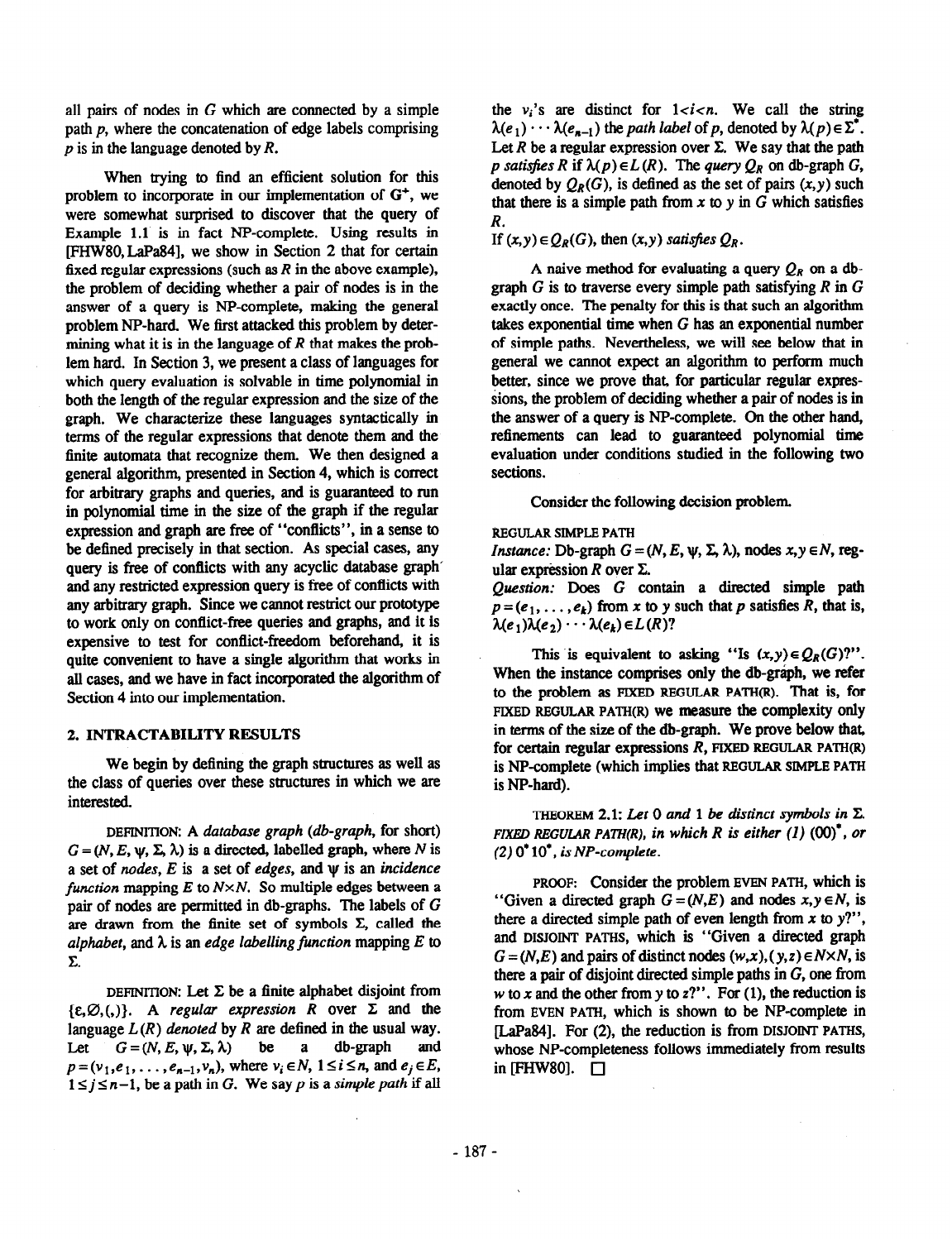Theorem 2.1 is a rather negative result, since it implies that queries might require time which is exponential in the size of the db-graph, not only the regular expression, for their evaluation. Thus, for regular expressions such as those in Theorem 2.1, we certainly would not expect an evaluation algorithm to run in polynomial time. This result, however, is not a function of the complexity of the particular regular expression but rather of the nature of the language denoted by the regular expression. A class of languages for which REGULAR SIMPLE PATH is in P is the subject of the next section.

# 3. RESTRICTED REGULAR EXPRESSIONS

We first introduce some terminology and definitions.

DEFINITION: A nondeterministic finite automaton (NDFA) M is a 5-tuple  $(S, \Sigma, \delta, s_0, F)$ , where S is a finite set of states,  $\Sigma$  is the input alphabet,  $\delta$  is the state transition function,  $s_0 \in S$  is the initial state, and  $F \subseteq S$  is the set of final states. The concepts of the extended transition function  $\delta^*$ , the language  $L(M)$  accepted by M, and the transition graph associated with  $M$  are defined in the standard way, as is the notion of a deterministic finite automaton (DFA) [HoU179].

DEFINITION: Given an NDFA  $M = (S, \Sigma, \delta, s_0, F)$ , for each pair of states  $s, t \in S$ , we define the language from s to t, denoted by  $L_{st}$ , as the set of strings that take M from state s to state t. In particular, for a state  $s \in S$ , the suffix language of s, denoted by  $L_{sF}$  (or [s], for short), is the set of strings that take  $M$  from  $s$  to some final state. Clearly,  $[s_0] = L(M)$ . Similar definitions apply for a DFA.

Given a regular expression R over  $\Sigma$ , an  $\varepsilon$ -free NDFA  $M = (S, \Sigma, \delta, s_0, F)$  that accepts  $L(R)$  can be constructed in polynomial time [AHU74]. From now on, we will assume that all NDFAs are  $\epsilon$ -free.

EXAMPLE 3.1: Figure 3.2 shows the transition graph T of a DFA M. State 0 is the initial state of M, while all states are final (denoted by a double circle). (We do not show (reject) states that are not on some path from the inital state to a final state.)  $L(M)$  is denoted by the regular expression  $0^*+1^*+0^*$  1. The suffix language of state 1 is  $[1] = 0^* + 0^*$  1, while  $[2] = \varepsilon$ .  $\Box$ 

Let  $R_1$  and  $R_2$  be regular expressions. In the subsequent analysis, it will be useful to refer to an NDFA which accepts the language  $L(R_1 \cap R_2)$ . The construction of such an NDFA is defined as follows.

DEFINITION: Let  $M_1 = (S_1, \Sigma, \delta_1, p_0, F_1)$  and  $M_2 = (S_2, \Sigma, \delta_2, q_0, F_2)$  be NDFAs. The NDFA for  $M_1 \cap M_2$  is  $I = (S_1 \times S_2, \Sigma, \delta, (p_0, q_0), F_1 \times F_2)$ , where, for  $a \in \Sigma$ ,  $(p_2,q_2) \in \delta((p_1,q_1),a)$  if and only if  $p_2 \in \delta_1(p_1,a)$ and  $q_2 \in \delta_2(q_1, a)$ . We call the transition graph of I the intersection graph of  $M_1$  and  $M_2$ .

We saw in the previous section that, for certain regular expressions  $R$ , it is very unlikely that we will find an algorithm for evaluating  $Q_R$  on an arbitrary graph G that will always run in time polynomial in the size of G. One such regular expression is  $0^*10^*$ . However, it turns out that if the regular expression  $R = 0^* 10^* + 0^*$  is specified instead, then  $Q_R$  is evaluable in polynomial time on any  $db$ -graph  $G$ . The reason is that if there is an arbitrary path from node x to node y in  $G$  that satisfies  $R$ , then there is a simple path from x to y satisfying R. In such a case, we need not restrict ourselves to looking only for simple paths in G, but can instead look for any path satisfying R. We define the corresponding decision problem below.

## REGULAR PATH

*Instance:* Db-graph  $G = (N, E, \Psi, \Sigma, \lambda)$ , nodes  $x, y \in N$ , regular expression  $R$  over  $\Sigma$ .

Question: Does G contain a directed path (not necessarily simple)  $p = (e_1, \ldots, e_k)$  from x to y such that p satisfies R, that is,  $\lambda(e_1)\lambda(e_2) \cdots \lambda(e_k) \in L(R)$ ?

LEMMA 3.1: REGULAR PATH can be decided in polynomial time.

PROOF: Given db-graph  $G$  along with nodes  $x$  and  $y$ in  $G$ , we can view  $G$  as an NDFA with initial state  $x$  and final state y. Construct the intersection graph  $I$  of  $G$  and  $M = (S, \Sigma, \delta, s_0, F)$ , an NDFA accepting  $L(R)$ . There is a path from  $x$  to y satisfying  $R$  if and only if there is a path in I from  $(x, s_0)$  to  $(y, s_f)$ , for some  $s_f \in F$ . All this can be done in polynomial time  $[HRS76]$ .  $\Box$ 

We are interested in conditions under which REGU-LAR SIMPLE PATH (which is appropriate because of our semantics) can be reduced to REGULAR PATH. The following lemma states one such condition.

LEMMA 3.2: REGULAR SIMPLE PATH can be decided in polynomial time on acyclic db-graphs.

PROOF: Follows immediately from Lemma 3.1 and the fact that every path in an acyclic graph is simple.  $\square$ 

Suppose that we want to characterize a class of regular expressions for which we can guarantee that REGULAR SIMPLE PATH reduces to REGULAR PATH and hence is solvable in polynomial time. If we assume that we know nothing about the structure of the db-graphs, we have to ensure that, for such a regular expression  $R$ , whenever string  $w$  is in  $L(R)$ , every string obtainable from w by removing one or more symbols must also be in  $L(R)$ . Otherwise, if  $w=xay$  is in  $L(R)$  but xy is not in  $L(R)$  (where  $a \in \Sigma$  and  $x, y \in \Sigma^{\bullet}$ , we can construct a graph G comprising a single simple path from  $u$  to  $v$  and passing through z, in which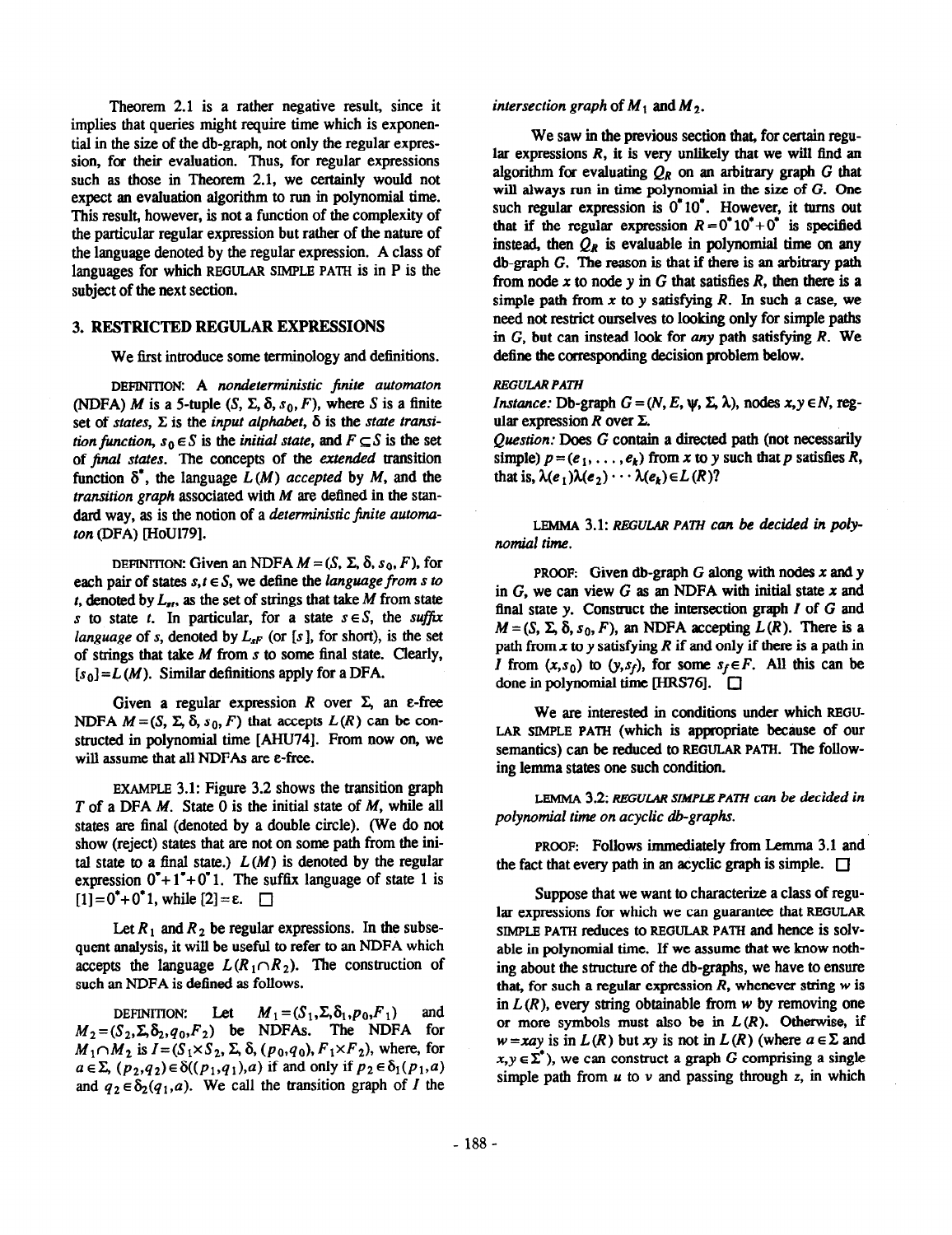there is a loop at z labelled  $a$ , the path from  $u$  to z is labelled x, and the path from z to  $\nu$  is labelled y (see Figure 3.1). There is a non-simple path from  $u$  to  $v$  in  $G$  that satisfies R but no simple path from  $u$  to  $v$  satisfying R.



Figure 3.1.

DEFINITION: ([Carr79]) An abbreviation of a string  $w$  is any string that can be obtained from  $w$  by removing one or more symbols of w.

So we are looking for a class of regular expressions which denote languages that are closed under abbreviation. Now consider the following definition for the class of restricted regular expressions.

DEFINITION: For  $a \in \Sigma$ , denote the regular expression  $(a+\varepsilon)$  by  $(a?)$  (as is done in the grep utility of Unix<sup>1</sup>, for example). Given a regular expression R, let  $R<sup>2</sup>$  be a regular expression obtained by replacing some occurrence of a symbol  $a \in \Sigma$  in R by (a?). R is restricted if and only if  $R = R'$ , for any R 'obtained from R as defined above.

EXAMPLE 3.2: The regular expression  $R_1 = 0^* + 1^* + 0^*$  1 is restricted, since  $R_1$  can be rewritten as  $0^*(1?) + 1^*$ , which is equivalent to  $(0?)^*(1?) + (1?)^*$ . Recall, from Theorem 3.1, that FIXED REGULAR PATH(R) is NP-complete for  $R = 0^{\circ}10^{\circ}$ . R is not restricted, but  $R' = 0^* 10^* + 0^*$  is restricted, since  $R'$  can be written as  $0^*(1+\epsilon)0^*$ , which is equivalent to  $(0?)^*(1?) (0?)^*$ .  $\Box$ 

DEFINITION: A DFA  $M = (S, \Sigma, \delta, s_0, F)$  exhibits the Suffix Language Containment Property (the Containment *Property*, for short) if, for each pair  $s, t \in S$  such that s and t are on a path from  $s_0$  to some final state and t is a successor of s,  $[s] \supseteq [t]$  (that is,  $L_{sF} \supseteq L_{tF}$ ).

EXAMPLE 3.3: Consider the regular expression  $R_1 = 0^* + 1^* + 0^*$  1 from the previous example, and a DFA M accepting  $L(R_1)$  whose transition graph T is given in Figure 3.2. We can verify that  $M$  exhibits the Containment Property by noting that [3] is denoted by  $1^*$ , [2] by  $\varepsilon$ , [1] by  $0^*+0^*1$ , and [0] by  $0^*+1^*+0^*1$ . Obviously,  $[1] \supseteq [1]$ and  $[3] \supseteq [3]$ . It is easy to check that  $[1] \supseteq [2]$ ,  $[0] \supseteq [1]$ and  $[0] \supseteq [3]$ . The fact that M exhibits the Containment



**Figure 3.2. DFA for**  $0^*+1^*+0^*1$ **.** 

Property and  $R_1$  is restricted is no coincidence, as the following theorem states.  $\Box$ 

THEOREM 3.1: Let R be a regular expression over  $\Sigma$ , and  $M = (S, \Sigma, \delta, s_0, F)$  be a DFA accepting  $L(R)$ . The following three statements are equivalent:

 $(1)$  R is a restricted regular expression,  $(2) L(R)$  is closed under abbreviations, and (3) M exhibits the Containment Property.

PROOF: (Sketch)

(1) => (2) Assume that R is restricted but that  $L(R)$ is not closed under abbreviations. Then there is a symbol  $a \in \Sigma$  and strings  $x, y \in \Sigma^*$  such that  $xay \in L(R)$  but  $xy \notin L(R)$ . Let  $M_R = (T, \Sigma, \mu, t_0, E)$  be an NDFA that accepts the language  $L(R)$ . Let  $T'=\mu^*(t_0,x)$ , that is, the set of states  $M_R$  can be in after reading x. Since  $L(M_R)=L(R)$  and  $xy\notin L(R)$ , for no  $r\in T'$  can y be in [r]. On the other hand,  $xay \in L(M_R)$ , so there is a state  $p \in T'$ such that  $q \in \mu(p,a)$  and  $y \in [q]$ . Since R is restricted, adding an  $\varepsilon$ -transition from p to q leaves  $L(M_R)$ unchanged. But if we do so, then  $y \in [p]$ ,  $xy \in L(M_R)$ , and  $L(M_R)$  is no longer equal to  $L(R)$ , which is a contradiction. We conclude that  $L(R)$  is closed under abbreviations.

(2) = > (3) Assume that  $[s] \not\supseteq [t]$  for some pair s,t of reachable states in M such that  $\delta(s, a) = t$ , for some  $a \in \Sigma$ . That is, there is a string  $y \in \Sigma^*$  for which  $y \in [t]$  but  $y \notin [s]$ . Let  $x \in \Sigma^*$  be a string for which  $\delta^*(s_0, x) = s$ . It follows that  $xay \in L(M)$ , but that  $xy \notin L(M)$ . Since  $L(M)=L(R)$ , we conclude that  $L(R)$  is not closed under abbreviations.

 $(3)$  => (1) Assume that R is not restricted, and let  $M_R$  be an NDFA accepting  $L(R)$  as above. Then there is an a-transition in  $M_R$  from s to t for which adding an  $\varepsilon$ transition from s to t alters  $L(M_R)$ . Let  $x \in \Sigma^*$  be a string for which  $s \in \mu^*(t_0,x)$ . That is, there is a string  $y \in [t]$  such that  $y \notin [r]$  for any  $r \in \mu^*(t_0,x)$ . Now consider the DFA M. Assume that  $\delta^*(s_0, x) = p$ . Since  $L(M_R) = L(M)$  and  $xay \in L(M_R)$ , there must be a state q in M such that  $\delta(p,a)=q$  and  $y \in [q]$ . However,  $y \notin [p]$ , for otherwise  $xy \in L(M)$  which would mean that  $L(M) \neq L(M_R)$ . Hence,  $\overline{f}$  Unix is a trademark of AT&T.  $[p] \not\supseteq [q]$ , so M does not exhibit the Containment Property.  $\Box$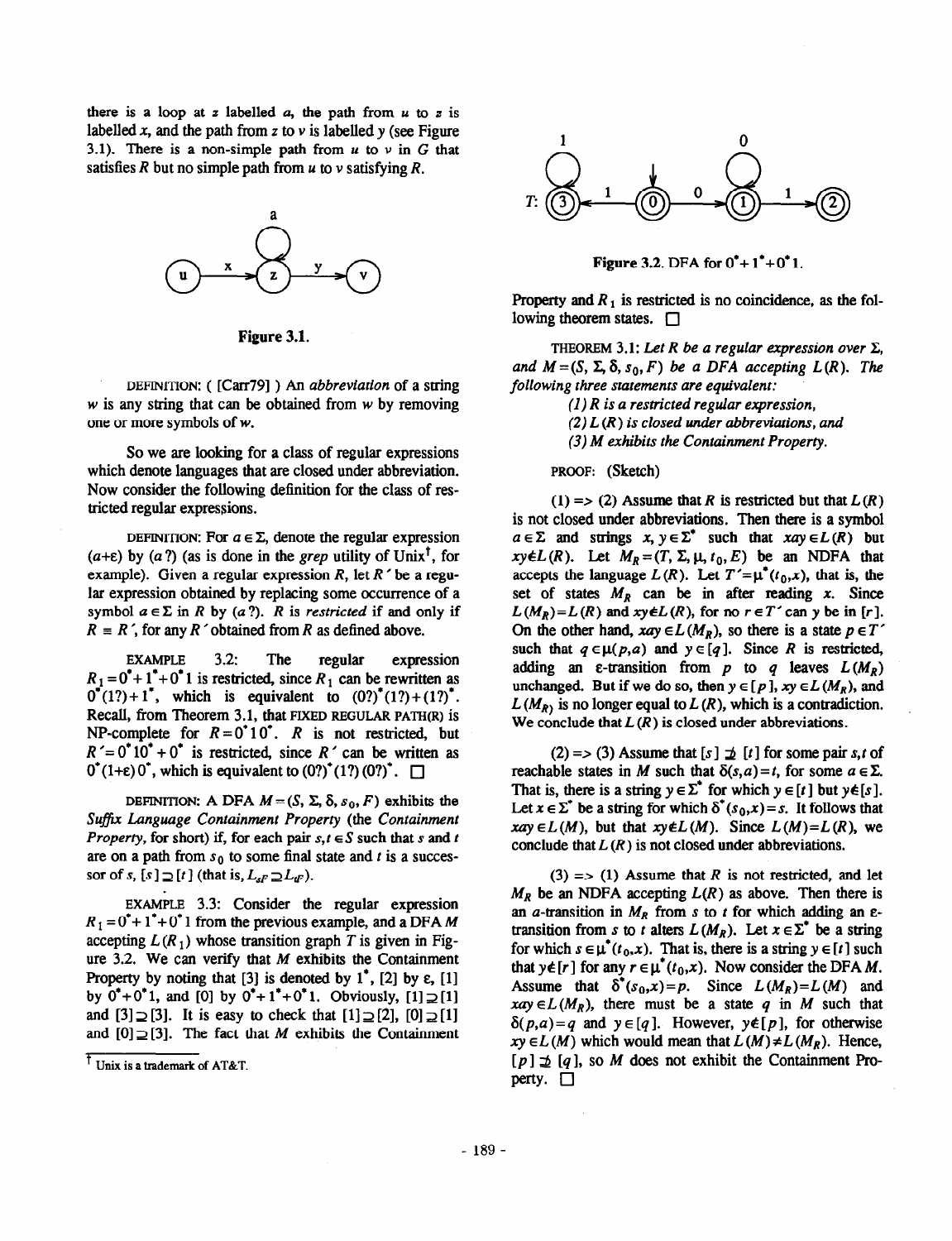COROLLARY 3.1: REGULAR SIMPLE PATH can be decided in polynomial time for restricted regular expressions.

PROOF: By Theorem 3.1, if  $R$  is a restricted regular expression, then  $L(R)$  is closed under abbreviations, which implies that REGULAR SIMPLE PATH reduces to REGULAR PATH. By Lemma 3.1, REGULAR PATH can be decided in polynomial time.  $\Box$ 

Note that we our results show that  $R$  being restricted is a sufficient condition for REGULAR SIMPLE PATH being solvable in polynomial time, but it is not necessary. For example, the expression 01' is not restricted, but the corresponding query can be evaluated in polynomial time on arbitrary graphs using the algorithm we present in Section 5. It would be interesting to find other naturally defined classes of regular expressions that lead to a polynomial time solution for REGULAR SIMPLE PATH.

By adapting an algorithm to minimize the number of states of a DFA [HoU179], we can compute the suffix language containment relation for all pairs of states in a DFA M. This relation will be used in the next section; it also provides an obvious method for testing whether or not a regular expression  $R$  is restricted (using Theorem 3.1). Since the construction of a DFA M accepting  $L(R)$  may take exponential time (in the size of  $R$ ), this test is not efficient. However, it is important to stress that we are trying to avoid the possibility of spending exponential time in the size of the db-graph in answering a query. Also, we have the following.

THEOREM  $3.2$ : Let R be a regular expression over alphabet (0). Deciding whether R is not restricted is NPcomplete.

PROOF: By reduction from the problem of deciding whether a regular expression does not denote  $0^*$ , which is shown to be NP-complete in [StMe73].  $\Box$ 

# 4. AN EVALUATION ALGORITHM

In this section, we describe an algorithm for evaluating a query  $Q_R$  on a db-graph G. As is to be expected from the results of Section 2, the algorithm does not run in polynomial time in general. It does, however, run in polynomial time under the sufficient conditions identified in Section 4, namely, when  $G$  is acyclic or  $R$  is restricted. In fact, we show that the algorithm runs in polynomial time if  $G$  and  $R$  are conflict-free, a condition implied whenever  $G$ is acyclic or  $R$  is restricted.

The evaluation algorithm traverses simple paths in G, using a DFA M accepting  $L(R)$  to control the search by marking nodes as they are visited. We must record with which state of  $M$  a node is visited, since we must allow a node to be visited with different states (which correspond to distinct nodes in the intersection graph of  $G$  and  $M$ ). In order to avoid visiting a node twice in the same state, we would like to retain the state markings on nodes as long as possible. Unfortunately, the following example shows that, in general, traversing only simple paths in G and retaining state markings can lead to incompleteness in query evaluation.

EXAMPLE 4.1: Consider the query  $Q_R$ , where  $R = aaa$ . An automaton M accepting  $L(R)$  and a db-graph G are shown in Figure 4.1.



Figure 4.1. A DFA M and db-graph G.

Assume that we start traversal from node A in G, and follow the path to  $B$ ,  $C$  and  $D$ . Nodes  $A$ ,  $B$ ,  $C$  and  $D$  are marked with states  $0, 1, 2$  and  $3$ , respectively (as shown in Figure 4.1), and the answer  $(A, D)$  is found, since 3 is a final state. If we now backtrack to node  $C$ , we cannot mark B with state 3 because  $(A, B, C, B)$  is a non-simple path. So we backtrack to A, and visit  $D$  in state 1. If we have retained markings, however, we cannot visit node C as it is aheady marked with state 2. Consequently, the answer  $(A, B)$  is not found.  $\Box$ 

As we will see below, it is safe to retain markings when  $G$  is acyclic or  $R$  is restricted. However, we can do better; because of the structure of a particular db-graph G, it may be the case that we can retain markings and evaluate  $Q_R$  in polynomial time even if G is not acyclic and R is not restricted.

DEFINITION: Let  $I$  be the intersection graph of a dbgraph G and a DFA  $M = (S, \Sigma, \delta, s_0, F)$  accepting  $L(R)$ . Assume that for nodes  $u$  and  $v$  in G and states s and t in M, there are paths p from  $(u,s_0)$  to  $(v,s)$  and q from  $(v,s)$  to  $(v,t)$  in I (that is, there is a cycle at v in G that satisfies  $L_{st}$ ), such that no first component of a node on  $p$  or  $q$  repeats except for the endpoints of  $q$ . In other words,  $p$  and  $q$ correspond to a simple path and a simple cycle, respec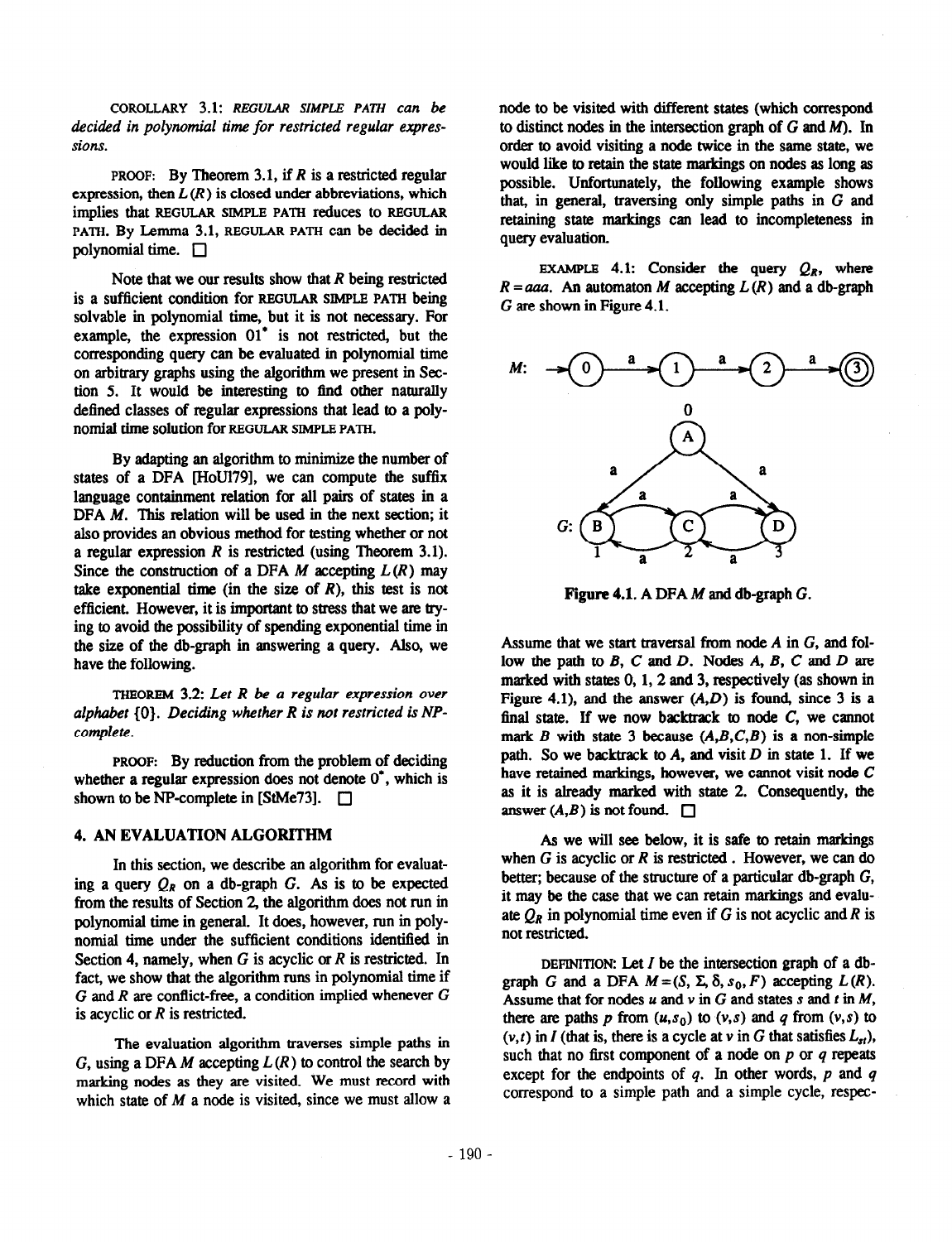tively, in G. If  $[s] \not\supseteq [t]$ , then we say there is a conflict between s and t at  $v$ . If there are no conflicts in  $I$ , then  $I$  is said to be *conflict-free*, as are  $G$  and  $R$ .

It is obvious that if  $G$  is acyclic, then  $I$  is conflictfree no matter what regular expression R appears in  $Q_R$ . Also, if  $R$  is restricted, then, by Theorem 3.1,  $M$  exhibits the Containment Property; hence, I is conflict-free irrespective of the structure of G. We will show that  $Q_R$ can be evaluated in polynomial time if  $I$  is conflict-free. Hence, conflict-freedom is a third (weaker) sufficient condition for  $Q_R$  to be polynomial time evaluable. For example, if  $R = (00)^*$  and G is a bipartite (cyclic) graph, then G and R are conflict-free and so  $Q_R$  can be evaluated in polynomial time on G (in contrast to Theorem 2.1).

The concept of conflict detection is embodied in the following query evaluation algorithm, Algorithm C. If no conflicts are detected, the algorithm retains markings, while whenever a conflict arises, it unmarks nodes so that no answers are lost.

EXAMPLE 4.2: Consider again the DFA M and the db-graph G of Example 4.1. Recall that, if markings were retained, the answer  $(A, B)$  would not be found. However, there is a conflict in the intersection graph of G and M. This is because node  $B$  in  $G$  can be marked with state 1 and there is a cycle at B which satisfies  $L_{13}$ , but  $[1] \not\supseteq [3]$ . Algorithm C detects such conflicts and unmarks node C on backtracking, enabling the answer  $(A, B)$  to be found.  $\square$ 

Algorithm C: Evaluation of a query on a db-graph.

*Output:*  $Q_R(G)$ , the value of  $Q_R$  on G. Method:  $\sum_{n=1}^{\infty}$  mial in the size of the db-graph.

- 1. Construct an DFA  $M = (S, \Sigma, \delta, s_0, F)$  accepting  $L(R)$ .
- 2. Initialize  $Q_R(G)$  to  $\emptyset$ .
- 3. For each node  $v \in N$ , set CM [v] to null and PM [v] to  $\emptyset$ .
- 4. Test  $[s] \supseteq [t]$  for each pair of states s and t.
- 5. For each node  $v \in N$ ,

(a) call SEARCH-C( $v$ ,  $v$ ,  $s_0$ , conflict)

(see Figure 4.2)

(b) reset PM [w] to  $\emptyset$  for any marked node  $w \in N$ .

The algorithm marks nodes in G with states of the DFA M when they are visited. Two types of marking are used for each node v: (1) a current marking  $(CM[v])$ , which (if non-null) tells us that  $\nu$  is already on the stack (Lines 7 and 14), and (2) a previous marking  $(PM[v])$ , which is a set of states and tells us earlier markings of  $v$ , excluding the current path (Line 15). Current markings are used to avoid following paths in  $G$  that are not simple, while previous markings are used where possible to

procedure SEARCH-C  $(u, v, s, var conflict)$ 

- 6. conflict  $\leftarrow$  false
- 7.  $CM[v] \leftarrow s$

8. if  $s \in F$  then  $Q_R(G) \leftarrow Q_R(G) \cup \{(u,v)\}$  fi

- 9. for each edge in G from  $\nu$  to w with label a do
- 10. if  $\delta(s,a) = t$  and  $t \notin PM$  [w] then
- 11. if  $CM[w] = q$  then conflict  $\leftarrow ([q] \not\supseteq [t])$  fi else /\*  $CM[w]$  is null \*/
- 12. SEARCH-C  $(u, w, t, new-conflict)$
- 13. conflict  $\leftarrow$  conflict or new-conflict fi
	-
- od
- 14.  $CM[v] \leftarrow null$
- 15. if not conflict then  $PM[v] \leftarrow PM[v] \cup \{s\}$  fi end SEARCH-C

Figure 4.2. Evaluation of a query on a db-graph.

prevent a node in G from being visited more than once in the same state during a single execution of Line 5(a). We do not describe the algorithm further here, but rely on a detailed example presented below to demonstrate how query evaluation, and in particular the detection of conflicts, is performed.  $\Box$ 

The following theorem is proved in [wood88].

THEOREM 4.1: Algorithm C is correct; that is, given db-graph G and query  $Q_R$ , Algorithm C adds  $(x, y)$  to  $Q_R(G)$  if and only if  $(x,y)$  satisfies  $Q_R$ .

*Input:* Db-graph  $G = (N, E, \psi, \Sigma, \lambda)$ , query  $Q_R$ .<br>C runs in an amount of time which is bounded by a polyno-<br>C runs in an amount of time which is bounded by a polyno-

PROOF: Let  $G$  be a db-graph with  $n$  nodes and  $e$ edges. In the absence of conflicts, Algorithm C essentially performs n depth-first searches of the graph, and hence runs in  $O(ne)$  time.  $\Box$ 

EXAMPLE 4.3: Let  $R = a((bc + \varepsilon)d + ec)$ ) be the regular expression for query  $Q_R$ . A DFA M accepting  $L(R)$ and a db-graph G are shown in Figure 4.3. We demonstrate the execution of Algorithm C in evaluating  $Q_R$  on G. Assume that we start by marking node A of G with state 0 of  $M$ , after which we proceed to mark  $B$  with 1,  $C$  with 2, and  $D$  with 3. Since no edge labelled  $d$  leaves  $D$ , we backtrack to  $C$  and attempt to visit  $B$  in state 3. Although  $B$ already has a current marking  $(CM[B] = 1)$ , this is not a conflict since  $[1] \supseteq [3]$ . The algorithm now backtracks to node  $B$  in state 1 and marks  $E$  with state 4. After backtracking again to  $B$  in state 1, the markings are given as in Figure 4.3. Next, the algorithm marks  $C$  with state 5 and D with 4. On backtracking to C and attempting to mark  $B$ with 4, a conflict is detected since  $[1] \not\supseteq [4]$ . So on back-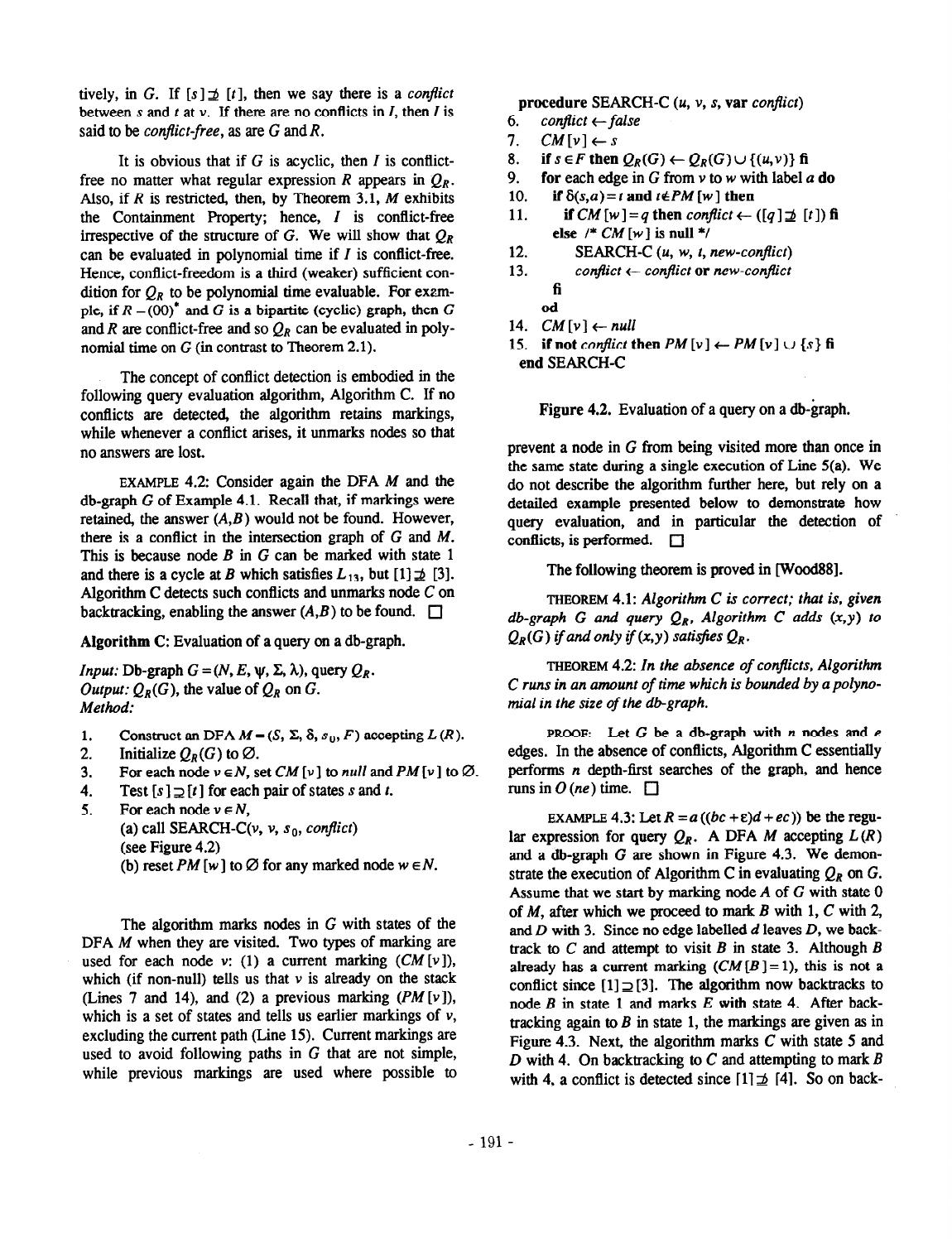

Figure 4.3. A DFA M and marked db-graph G  $(PMs$  are in parentheses).

tracking to  $A$ , the marking  $5$  is removed from  $C$ ,  $1$  is removed from B, and neither is made a previous marking. Now  $D$  is marked with 1, but since  $C$  has a previous marking of 2, that marking is not repeated. So  $C$  is marked with 5 (which was previously removed), after which  $B$  can be marked with 4. When the algorithm backtracks to  $C$  and attempts to visit  $D$ , it discovers that  $D$  was previously marked with 4, so no conflict is registered. The markings are now given as in Figure 4.4. No more markings are generated by Algorithm C for the traversal rooted at  $A$ , so the set of answers with first component  $A$  is  $\{(A,B), (A,D), (A,E)\}\.$ 



Figure 4.4. The final set of markings for Example 4.3.

If  $R$  is restricted or  $G$  is acyclic, no conflicts occur so Algorithm C runs in polynomial time. For the same reason, the algorithm also runs in polynomial time on the example of finding even paths in a bipartite graph. However, even in the presence of conflicts, Algorithm C can run in polynomial time in the size of G. This is the case, for example, if R is a  $(*)$ -free regular expression. In this

case,  $L(R)$  is finite; say the longest string in the language is of length q. Then there can be at most  $O(n^q)$  simple paths in G, and in the worst case the algorithm traverses each one exactly once.

## 5. CONCLUSION

We have addressed the problem of finding nodes in a labelled, directed graph which are connected by a simple path satisfying a given regular expression. This study was motivated by the observation that many recursive queries can be expressed in this form, and by the implementation of a query language based on this observation.

We began by describing how a naive algorithm might evaluate such queries. Although this algorithm runs in exponential time in the worst case, we showed that we cannot expect to do better since the evaluation problem is in general NP-hard. Using the fact that the associated problem for paths in general (as opposed to simple paths) is solvable in polynomial time, we characterized the class of restricted regular expressions, whose associated queries can be evaluated in polynomial time. Finally, we presented an algorithm for evaluating arbitrary expressions on arbitrary graphs. This algorithm runs in polynomial time if either (a) the regular expression is restricted or closure-free, (b) the graph is acyclic, or (c) the regular expression and graph are conflict-free.

We should point out that the analysis in this paper, and the implementation itself, assume the graph can be entirely stored in main memory. This is a reasonable assumption in many cases, especially because in the intended applications of  $G<sup>+</sup>$  the graph is often only the fraction of the database that can be presented visually in a natural way. Relaxing this assumption provides an interesting area for further study. Other researchers, investigating similar algorithms for transitive closure, have claimed that they are amenable to efficient secondary storage implementation [IoRa88]. Our next version of the implementation will use the HAM hypertext package developed at Tektronix [DeSc86] as a graph storage server; this package maintains a graph on secondary storage, providing an efficient implementation of the graph-based operations that are the primitive steps of our algorithm.

Finally, we note that the problem of solving general G queries is more general than REGULAR SIMPLE PATH. For example, the language contains also aggregate operators that allow the expression of queries such as "find the length of the shortest path between two nodes." Queries with aggregates can be intractable independently of the properties of the regular expression; for example, one can also express the query "find the length of the *longest* sim-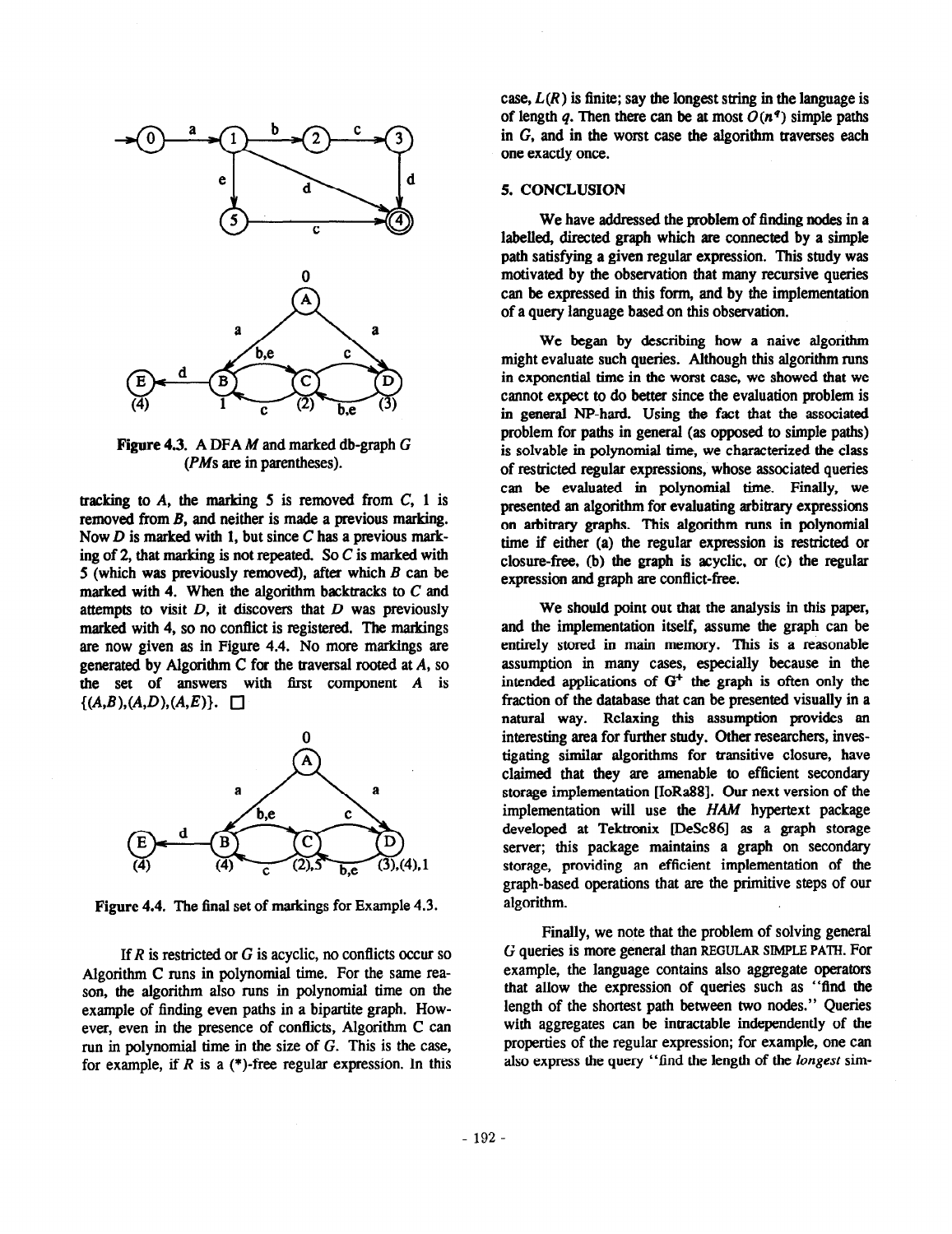ple path between two nodes, " which is NP-complete. Further discussion of aggregate operators can be found in [CrMe88]. A new language, that does not insist on simple path semantics and captures exactly the queries computable in logarithmic space, is presented in [Cons89].

## ACKNOWLEDGEMENTS

This research was supported by the Natural Sciences and Engineering Research Council of Canada. We thank Mariano Consens and the anonymous reviewers for useful comments.

## References

### Agra87.

R. AGRAWAL, "Alpha: An Extension of Relational Algebra to Express a Class of Recursive Queries," Proc. 3rd Int. Conf. on Data Engineering, pp. 580-590,1987.

### AHU74.

A.V. AHO, J.E. HOPCROFT, AND J.D. ULLMAN, The Design and Analysis of Computer Algorithms, Addison-Wesley, Reading, MA, 1974.

### carr79.

B. CARRE, Graphs and Networks, Oxford University Press, Oxford, England, 1979.

### Cons89.

M.P. CONSENS, "Graphlog: 'Real Life' Recursive Queries Using Graphs," M.Sc. thesis, Department of Computer Science, University of Toronto, 1989.

# CrMe88.

I.F. CRUZ AND A.O. MENDELZON, "Summary Queries in the  $G+$  Query Language," in Office and Data Base Systems Research '88, ed. F.H. Lochovsky, pp. 160-188, Tech. Report CSRI-212, Univ. of Toronto, 1988.

## CMW87.

I.F. CRUZ, A.O. MENDELZON, AND P.T. WOOD, "A Graphical Query Language Supporting Recursion," Proc. ACM SIGMOD Conf. on Management of Data, pp. 323-330, 1987.

# CMW88.

I.F. CRUZ, A.O. MENDELZON, AND P.T. WOOD, "G+: Recursive Queries Without Recursion," Proc. 2nd Int. Conf. on Expert Database Systems, pp. 355-368,1988.

### DeSc86.

N. DELISLE AND M. SCHWARTZ, "Neptune: a Hypertext System for CAD Applications," Proc. ACM SIGMOD Conf. on Management of Data, pp. 132-143,1986.

## FHW80.

S. FORTUNE, J. HOPCROFT, AND J. WYLLIE, "The Directed Subgraph Homeomorphism Problem," Theor. Comput. Sci., vol. 10, pp. 111-121, 1980.

## GSS87.

G. GRAHNE, S. SIPPu, AND E. SOISALON-SOININEN, "Efficient Evaluation for a Subset of Recursive Queries," Proc. 6th ACM SIGACT-SIGMOD-SIGART Symp. on Principles of Database Systems, pp. 284-293, 1987.

## HoU179.

J.E. HOPCROFT AND J.D. ULLMAN, Introduction to Automata Theory, Languages, and Computation, Addison-Wesley, Reading, MA, 1979.

## HRS76.

H.B. HUNT, D.J. ROSENKRANTZ, AND T.G. SZYMAN-SKI, "On the Equivalence, Containment, and Covering Problems for the Regular and Context-free Languages," J. Comput. Syst. Sci., vol. 12, pp. 222- 268,1976.

#### IoRa88.

Y.E. IOANNIDIS AND R. RAMAKRISHNAN, "Efficient Transitive closure Algorithms," Computer Sciences Tech. Report #765, Univ. of Wisconsin-Madison, 1988.

### LaPa84.

AS. LAPAUGH AND C.H. PAPADIMITRIOU, "The Even-Path Problem for Graphs and Digraphs," Networks, vol. 14, pp. 507-513,1984.

R\*86.A. ROSENTHAL, S. HEILER, U. DAYAL, AND F. MANOLA, "Traversal Recursion: A Practical Approach to Supporting Recursive Applications," Proc. ACM SIGMOD Conf. on Management of Data, pp. 166-176, 1986.

### StMe73.

L.J. STOCKMEYER AND A.R. MEYER, "Word Problems Requiring Exponential Time," Proc. 5th Ann. ACM Symp. on Theory of Computing, pp. 1-9, 1973.

### Wood88.

P.T. WOOD, "Queries on Graphs," Ph.D. thesis, Department of Computer Science, University of Toronto, Tech. Report CSRI-223, 1988.